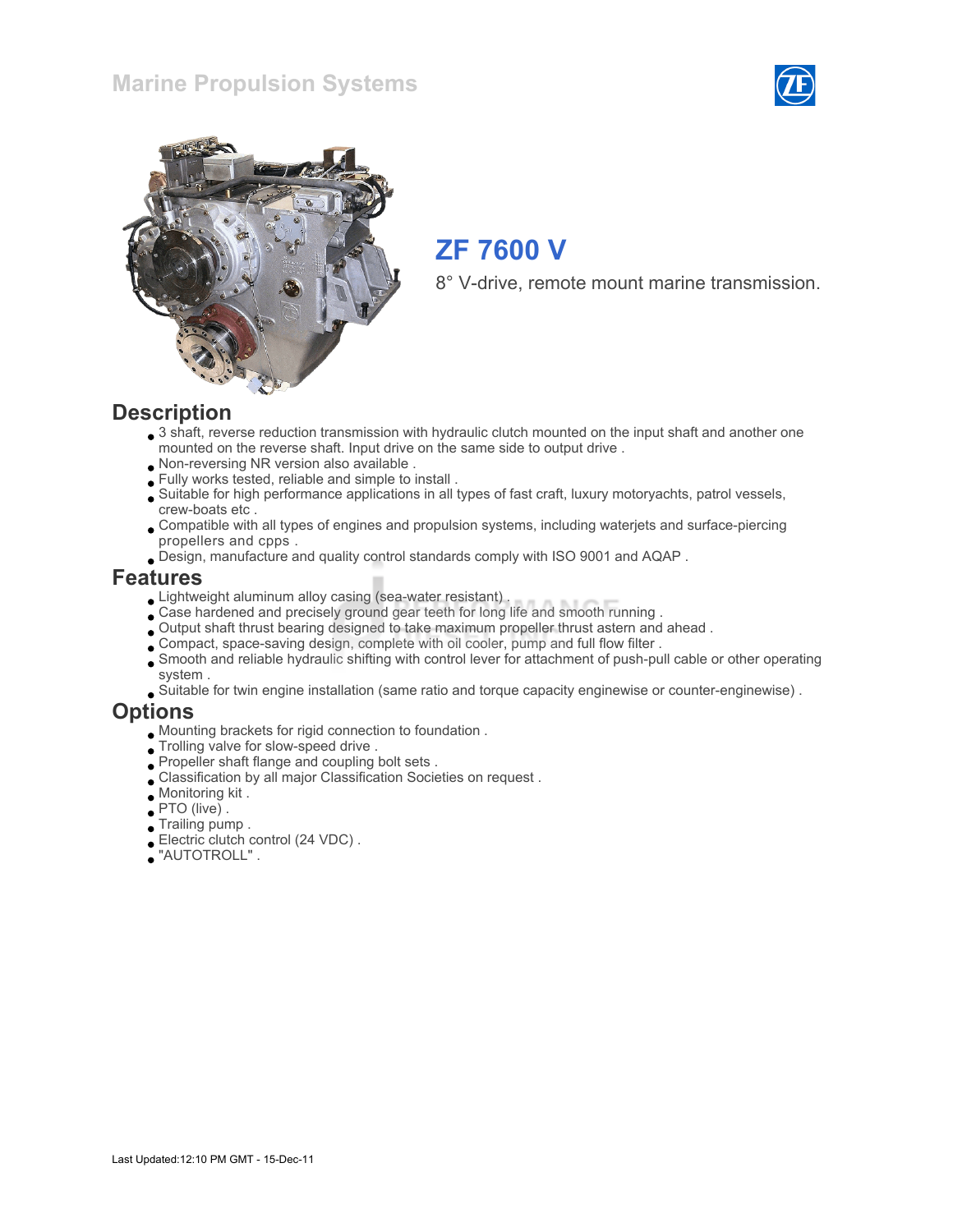

## Pleasure Duty

|  | <b>RATIOS</b>                 |       | MAX.<br><b>TORQUE</b> |                                                                         | POWER/RPM |    |            |    |          | <b>INPUT POWER CAPACITY</b> |    | MAX.<br><b>RPM</b> |
|--|-------------------------------|-------|-----------------------|-------------------------------------------------------------------------|-----------|----|------------|----|----------|-----------------------------|----|--------------------|
|  |                               | Nm    | ftlb                  | <b>kW</b>                                                               | hp        | kW | hp         | kW | hp       | kW                          | hp |                    |
|  |                               |       |                       |                                                                         |           |    | $1800$ rpm |    | 2000 rpm | 2100 rpm                    |    |                    |
|  |                               | 13100 |                       | 9662 1.3717 1.8395 2469 3311 2743 3679 2881 3863 2300                   |           |    |            |    |          |                             |    |                    |
|  | $\left  \right $ 3.286*       | 12590 |                       | 9286   1.3183   1.7679   2373   3182   2637   3536   2768   3713   2300 |           |    |            |    |          |                             |    |                    |
|  | $\boxed{\blacksquare}$ 3.450* | 12370 | 9124                  | 1.2953 1.7370 2332 3127 2591 3474 2720 3648                             |           |    |            |    |          |                             |    | 2300               |

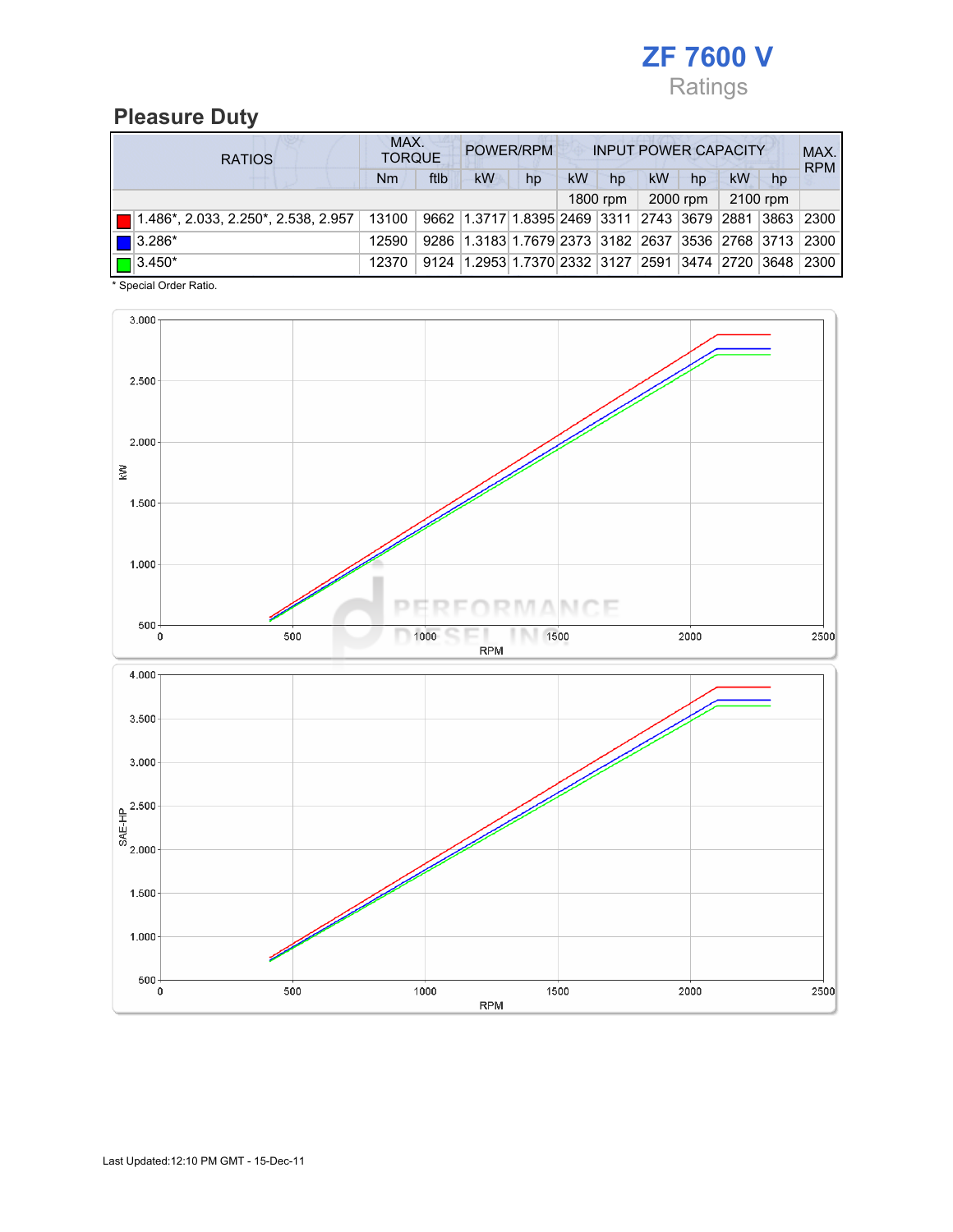

# Light Duty

| <b>RATIOS</b> |                                                    | MAX.<br><b>TORQUE</b> |      |                                                        | POWER/RPM |           |          |           |          | <b>INPUT POWER CAPACITY</b> |    | MAX.<br><b>RPM</b> |
|---------------|----------------------------------------------------|-----------------------|------|--------------------------------------------------------|-----------|-----------|----------|-----------|----------|-----------------------------|----|--------------------|
|               |                                                    | Nm                    | ftlb | <b>kW</b>                                              | hp        | <b>kW</b> | hp       | <b>kW</b> | hp       | <b>kW</b>                   | hp |                    |
|               |                                                    |                       |      |                                                        |           |           | 1800 rpm |           | 2000 rpm | 2100 rpm                    |    |                    |
|               | $\blacksquare$ 1.486*, 2.033, 2.250*, 2.538, 2.957 | 12800                 | 9441 | 1.3403 1.7974 2413  3235  2681  3595  2815  3775  2300 |           |           |          |           |          |                             |    |                    |
|               | $\blacksquare$ 3.286*                              | 12499                 |      | 9219 1.3088 1.7551 2356 3159 2618 3510 2748 3686       |           |           |          |           |          |                             |    | 2300               |
|               | $\boxed{\Box}$ 3.450*                              | 12370                 |      | 9124 1.2953 1.7370 2332 3127 2591 3474 2720 3648       |           |           |          |           |          |                             |    | 2300               |

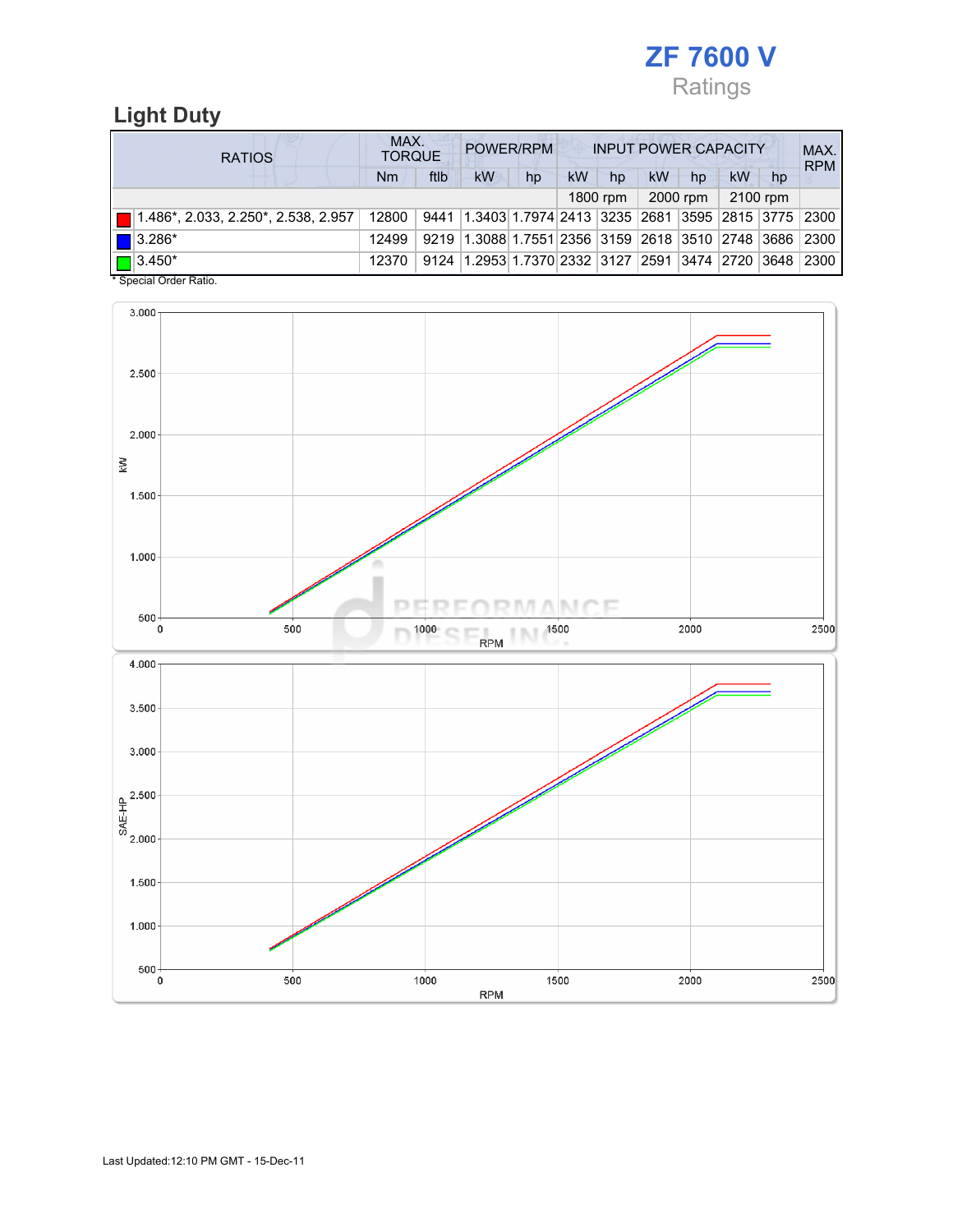

# Medium Duty

| <b>RATIOS</b>                                              |           | MAX.<br>POWER/RPM<br><b>INPUT POWER CAPACITY</b><br><b>TORQUE</b> |                                                  |    |    |          |    |          |    |          |            |
|------------------------------------------------------------|-----------|-------------------------------------------------------------------|--------------------------------------------------|----|----|----------|----|----------|----|----------|------------|
|                                                            | <b>Nm</b> | ftlb                                                              | kW                                               | hp | kW | hp       | kW | hp       | kW | hp       | <b>RPM</b> |
|                                                            |           |                                                                   |                                                  |    |    | 1600 rpm |    | 1800 rpm |    | 2000 rpm |            |
| $\boxed{\blacksquare}$ 1.486*, 2.033, 2.250*, 2.538, 2.957 | 11800     |                                                                   | 8703 1.2356 1.6570 1977 2651 2224 2983 2471 3314 |    |    |          |    |          |    |          | 2300       |
| $\blacksquare$ 3.286*                                      | 9510      |                                                                   | 7014 0.9958 1.3354 1593 2137 1792 2404 1992 2671 |    |    |          |    |          |    |          | 2300       |
| $\boxed{\Box}$ 3.450*                                      | 8700      |                                                                   | 6417 0.9110 1.2217 1458 1955 1640 2199 1822 2443 |    |    |          |    |          |    |          | 2300       |

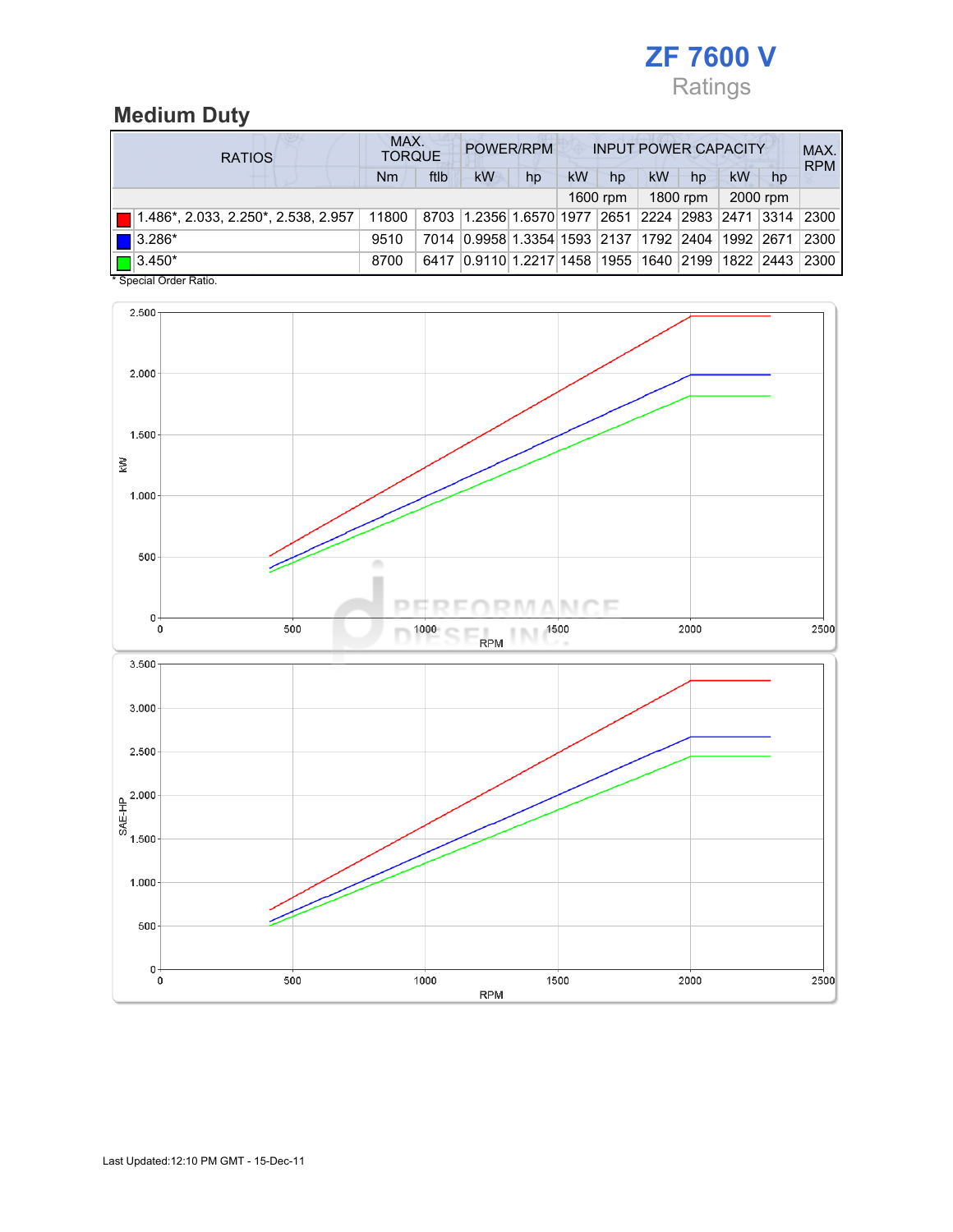

# Continuous Duty

| <b>RATIOS</b>                                              | MAX. | <b>TORQUE</b> |                                                  | POWER/RPM |           |            |           | <b>INPUT POWER CAPACITY</b> |             |                | MAX.<br><b>RPM</b> |
|------------------------------------------------------------|------|---------------|--------------------------------------------------|-----------|-----------|------------|-----------|-----------------------------|-------------|----------------|--------------------|
|                                                            | Nm   | ftlb          | kW                                               | hp        | <b>kW</b> | hp         | <b>kW</b> | hp                          | <b>kW</b>   | hp             |                    |
|                                                            |      |               |                                                  |           |           | $1200$ rpm |           | 1600 rpm                    |             | 1800 rpm       |                    |
| $\boxed{\blacksquare}$ 1.486*, 2.033, 2.250*, 2.538, 2.957 | 9800 | 7228          | 1.0262 1.3761 1231                               |           |           | 1651       |           | 1642 2202                   | 1847   2477 |                | 1800               |
| $\blacksquare$ 3.286*                                      | 9201 | 6786          | 0.9635 1.2920 1156  1550  1542  2067  1734  2326 |           |           |            |           |                             |             |                | 1800               |
| $\Box$ 3.450*<br><del>.</del>                              | 8900 | 6564          | 0.9319 1.2497 1118  1500  1491                   |           |           |            |           | 2000                        | 1677        | $ 2250\rangle$ | 1800               |

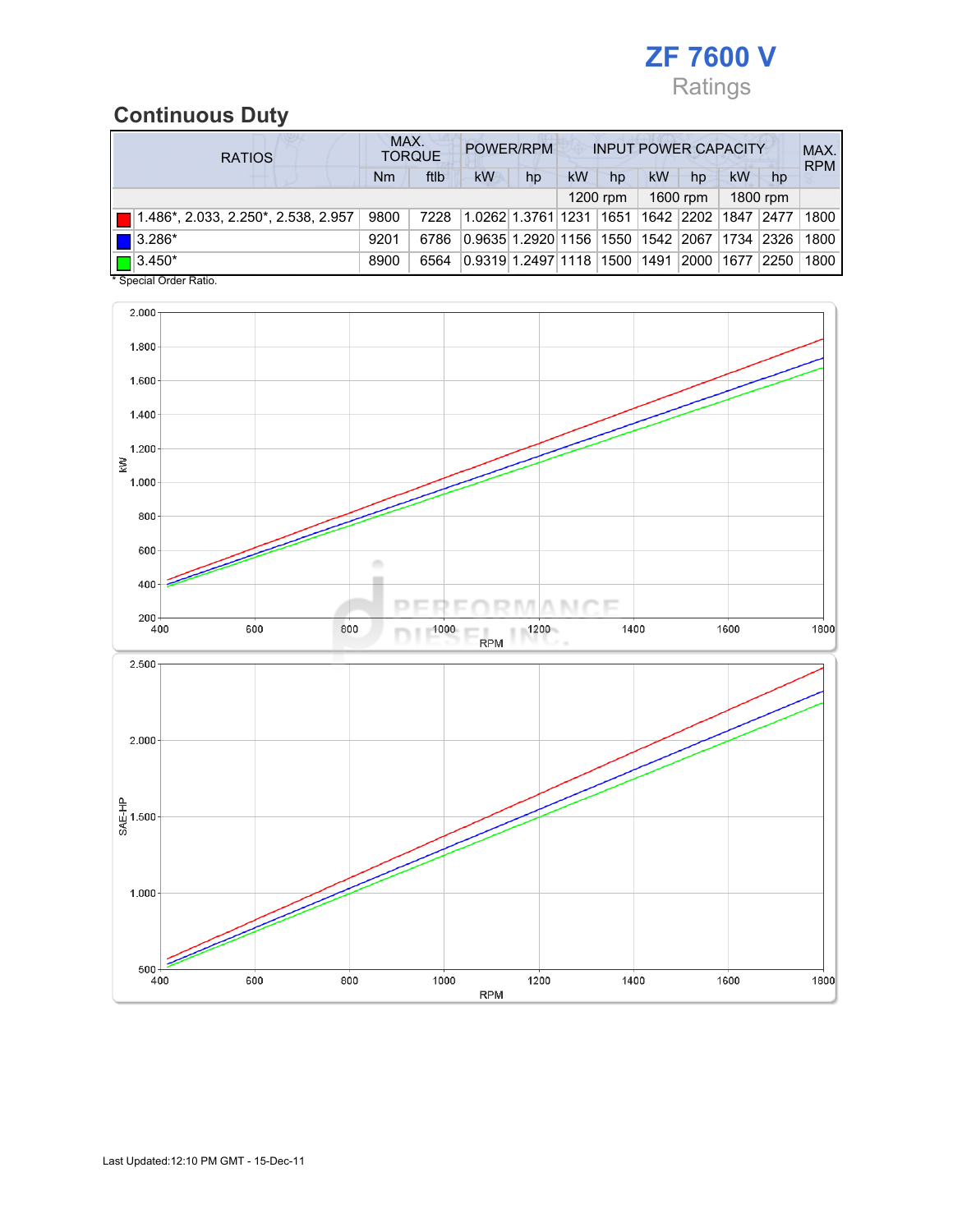



|                             |                                              |                |                |                | mm (inches)                                 |  |  |                |  |                                              |
|-----------------------------|----------------------------------------------|----------------|----------------|----------------|---------------------------------------------|--|--|----------------|--|----------------------------------------------|
| Angle                       |                                              | B <sub>1</sub> | B <sub>2</sub> | H <sub>1</sub> | H <sub>2</sub>                              |  |  | L <sub>2</sub> |  |                                              |
| 8.0                         | 448(17.6) 500(19.7)                          |                |                |                | $ 500(19.7) 263(10.4) 868(34.2) 791(31.1) $ |  |  |                |  | $ 653(25.7) 236(9.30) 118(4.63) 68.6(2.70) $ |
|                             | Oil Capacity Litre (US qt)<br>Weight kg (lb) |                |                |                |                                             |  |  |                |  |                                              |
| 75.0 (79.5)<br>1,125(2,475) |                                              |                |                |                |                                             |  |  |                |  |                                              |
|                             |                                              |                |                |                |                                             |  |  | $\leftarrow$ D |  |                                              |

#### Output Coupling Dimensions NCE

|    |  |    |               |       |               |                                                      | <b>Bolt Holes</b> |              |      |
|----|--|----|---------------|-------|---------------|------------------------------------------------------|-------------------|--------------|------|
|    |  |    |               |       |               |                                                      | No.               | Diameter (E) |      |
| mm |  | mm | $\mathsf{In}$ | $-mm$ | $\mathsf{In}$ | mm                                                   |                   | mm           |      |
|    |  |    |               |       |               | $320$   12.6   280   11.0   230   9.06   30.0   1.18 | 16 ∣              | 24.2         | 0.95 |